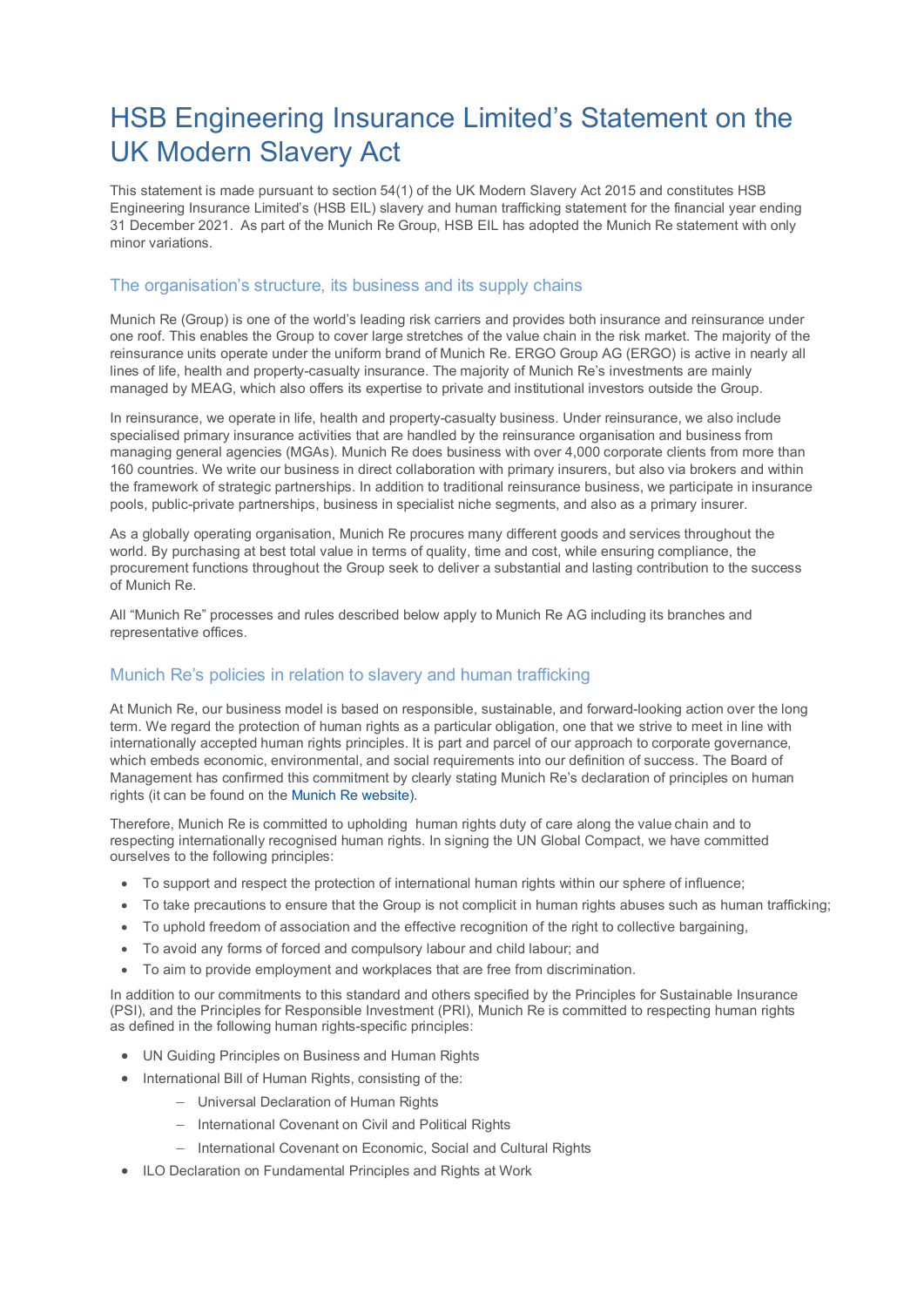# Munich Re's risk management processes in relation to slavery and human trafficking in its business and supply chains

Munich Re has committed to observing its duty of care on human rights along its value chain, and to respect internationally recognised human rights. To this end, we developed the following processes for human rights compliance in 2018, and these have been reviewed each year since then:

- Commitment of the Board of Management to respect human rights
- Identifying and assessing human rights risks and impact
- Implementing measures and monitoring
- Reporting and communication
- Remedy and grievance mechanism

## Assessment of human rights risks

Munich Re's management strives to prevent potential adverse impact on human rights arising from its business operations. To identify such impact, the following four dimensions have been defined: employees, procurement, our core business of insurance and reinsurance, and investment.

As regards our insurance business and investment, we take environmental, social and governance (ESG) criteria (including the observance of human rights) into account as part of risk assessment and decision-making processes, which is regulated by specific guidelines.

In addition to the ESG guidelines, we have created a risk mapping tool for human rights. The tool considers the following topics when mapping risks by country: child labour and forced labour, human trafficking, discrimination based on gender, sexuality, or religion, working conditions (wages, working hours, occupational health and safety, collective bargaining and freedom of association), threats to communities and indigenous people, restrictions on people's liberty or freedom, and international and domestic conflicts. On the subject of sector risks, the tool focuses on working conditions, child labour and forced labour, occupational health risks, and the sources of commodities.

## Measures to manage human rights risks

## a) Measures for each risk dimension

For each of the four risk dimensions we have defined (employees, procurement, our insurance business and investment management), we have implemented tools to guide our decision-making in line with conscientious management practices.

## **Employees**

As an employer, we are committed to complying with international human rights standards and creating adequate working conditions for our staff like transparent remuneration conditions, an extensive company health management framework with a wide range of healthcare options, comprehensive employee assistance programmes, as well as flexible working conditions and working-time models.

Our Code of Conduct, as a set of binding rules for all our staff members, explicitly states that Munich Re does not tolerate any kind of discrimination in respect of employment and occupation and upholds the freedom of association and the effective recognition of the right to collective bargaining.

#### **Procurement**

In our procurement decisions and activities, we aim to adhere to compliance principles and thus assume corporate responsibility along the value chain. Environmental, social and governance (ESG) criteria play an important role for us in the procurement of goods and services.

We have established appropriate procurement principles for working with our suppliers. Based on the principles of the UN Global Compact, our procurement principles help protect human rights, prohibit forced labour and child labour, and uphold both freedom of association and the right to collective bargaining. Furthermore, they forbid corruption and enforce environmental protection. Accordingly – and as a requirement for cooperation – Munich Re expects its business partners to likewise commit to those of our principles that explicitly cover human rights and labour standards. In addition to this, we built a global core model for digital supplier management and went live with the solution at our Munich headquarters in 2020.

Procurement departments at Munich Re are responsible for including relevant corporate responsibility clauses in supplier agreements. In Reinsurance we obligate our suppliers to recognise the UN Global Compact. In 2021,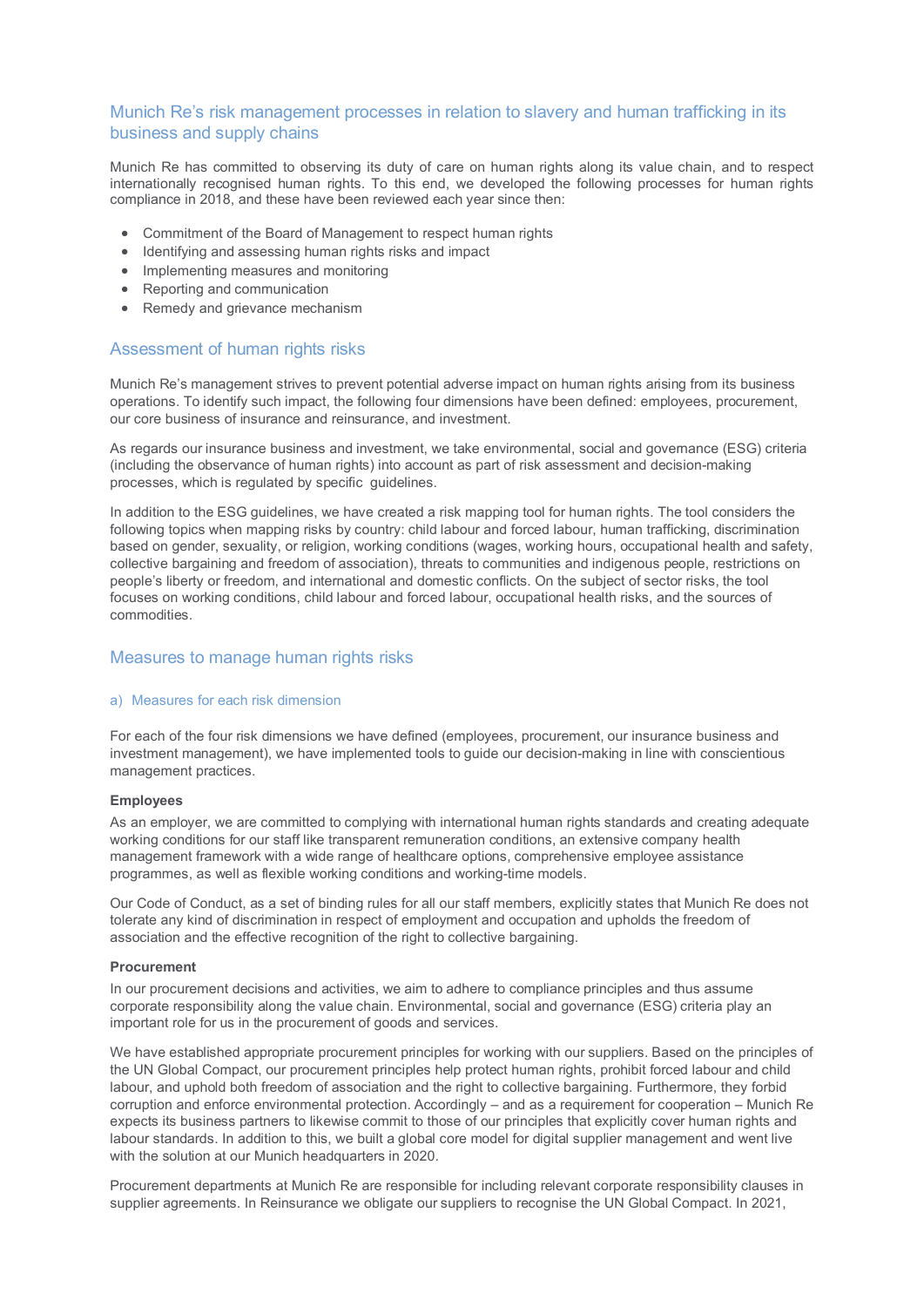compliance with UNGC criteria was anchored in approximately 80% of our framework agreements for reinsurance. Should an infringement occur during the term of contract with one of our suppliers, we will actively seek dialogue with our contracting parties in an effort to remedy any deviations from our guidelines. If this does not prove successful, Munich Re reserves the right of extraordinary termination for good cause.

## **(Re-) Insurance**

Munich Re has set out, in underwriting guidelines, how underwriters and client managers are to handle ESG risks in insurance business.

In the insurance business, sensitive business issues or sectors have been identified in which social aspects, including human rights, are taken into account in the risk assessment. Mandatory guidelines and best practices relevant to human rights, among others, have been developed for these issues. For example, the exclusion of anti-personnel mines and cluster munitions (banned weapons) is mandatory in both primary insurance and reinsurance.

If the assessment of a potential transaction by our Corporate Underwriting and Sustainability Departments comes to the conclusion that there is significant reputational risk, the issue is escalated to the Reputational Risk Committee – in the case of reinsurance business – or to the Reputation and Integrity Committee at ERGO.

#### **Investment**

We take a responsible investment approach by observing the Principles for Responsible Investment (PRI) and our Group-wide Responsible Investment Guidelines (RIG). Sensitive issues that could lead to reputational risks are dealt with in adherence to management and compliance processes as well as through specific Reputational Risk Committees (RRCs).

Within the framework of responsible investment, government bonds and bonds of government-related institutions with an MSCI ESG rating of "CCC" are generally excluded, as they exhibit high risks with regard to socioeconomic and political factors and also to their use of natural resources. Among other things, the MSCI Government Ratings take human rights into account.

As a responsible investor, the international conventions relating to anti-personnel mines and cluster munitions (banned weapons) are supported and investments in shares and bonds of companies who are active in these areas are excluded. When making direct infrastructure investments, we assess new investments within the due diligence process using a catalogue of ESG criteria (including, for example, climate, biodiversity, and human rights).

#### b) General measures

The compliance **whistleblowing portal** of Munich Re allows employees, clients, suppliers and other business partners to report potential or actual human rights violations. Whistleblowers can access the portal by using the internal web or the publicly accessible Munich Re website. Employees can also report incidents to their direct managers or the Compliance Officer. This means that relevant information can be passed on safely, confidentially and, if desired, anonymously, worldwide and around the clock.

The platform can be used to report possible violations involving corruption, financial sanctions, fraud, antitrust, regulatory framework, money laundering, tax compliance, sales compliance, insider trading and data protection, and also those related to human rights or personnel (e.g. gender discrimination, sexual harassment, diversity or violations of the principle of equal treatment). Munich Re's whistleblowing portal is currently adding local whistleblowing channels to comply with the EU Whistleblowing Directive (No. 2019/1937).

The Compliance department investigates a matter if we become aware of a possible human rights violation. The investigations to be initiated and the procedure are defined and set out in an internal set of rules. Every possible case of misconduct is investigated and clarified. If we learn of human rights violations in an existing contractual relationship, we enter into dialogue with the relevant stakeholders.

## Raising awareness: training and capacity building on slavery and human trafficking

In order to raise staff awareness and familiarise them with the key compliance rules and help them understand the importance of following these rules at work at all times, employees re-certify their knowledge of the Code of Conduct regularly. This training course includes information on topics such as reporting of infringements, data protection and corruption.

In the reinsurance sector, our sustainability experts coordinate the implementation of the Principles for Sustainable Insurance (PSI) and the integration of ESG aspects in our reinsurance business. With this in mind, these experts provide relevant training for managers, underwriters and client managers in the different divisional units. In addition, a network of ESG coordinators was established in the reinsurance segment.